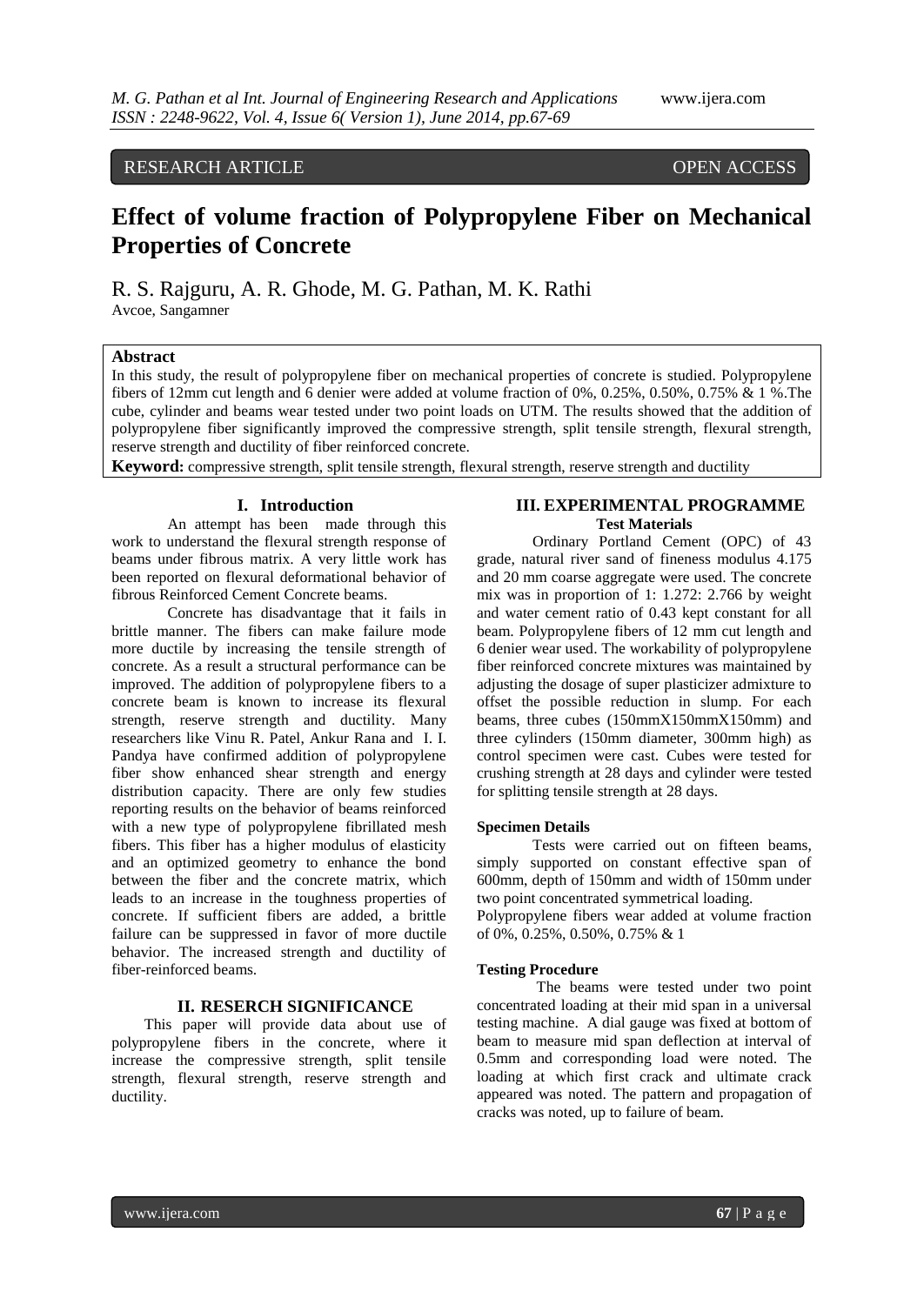#### **IV.RESULTS AND DISCUSSIONS Table 1 Compressive strength and split tensile strength**

| <b>Fiber</b><br>volume<br>fraction<br>(%) | Average<br>compressive<br>strength<br>(N/mm <sup>2</sup> ) | Average split<br>tensile strength<br>(N/mm <sup>2</sup> ) |
|-------------------------------------------|------------------------------------------------------------|-----------------------------------------------------------|
|                                           | 33.55                                                      | 2.78                                                      |
| 0.25                                      | 34.44                                                      | 2.97                                                      |
| 0.50                                      | 34.81                                                      | 3.06                                                      |
| 0.75                                      | 35.18                                                      | 3.19                                                      |
|                                           | 36.00                                                      | 3.30                                                      |

#### **Table 2 Flexural strength of beam**

| % Fiber<br>volume<br>fraction (Vf) | Average<br>flexural<br>strength<br>(N/mm <sup>2</sup> ) | Average<br>shear stress<br>(N/mm <sup>2</sup> ) |
|------------------------------------|---------------------------------------------------------|-------------------------------------------------|
|                                    | 15.13                                                   | 2.83                                            |
| 0.25                               | 15.87                                                   | 2.97                                            |
| 0.50                               | 17.23                                                   | 3.21                                            |
| 0.75                               | 17.56                                                   | 3.33                                            |
|                                    | 17.85                                                   | 3.35                                            |

#### **Table 3 Reserve strength of beam**

| % Fiber<br>Volume<br><b>Fraction(V</b> | <b>First Crack</b><br>Load<br>Wc, (kN) | <b>Ultimate</b><br><b>Crack Load</b><br>Wu, (kN) | <b>Reserve</b><br><b>Strength</b><br>$(Wu -$<br>Wc/Wc)<br>X100, % |
|----------------------------------------|----------------------------------------|--------------------------------------------------|-------------------------------------------------------------------|
|                                        | 50.240                                 | 85.120                                           | 69.42                                                             |
| 0.25                                   | 51.973                                 | 89.300                                           | 71.81                                                             |
| 0.50                                   | 55.940                                 | 96.290                                           | 72.13                                                             |
| 0.75                                   | 57.682                                 | 99.850                                           | 72.48                                                             |
|                                        | 58.180                                 | 100.447                                          | 72.64                                                             |

# **Table 4 Ductility of beam**

| % Fiber<br>Volume<br><b>Fraction</b><br>(Vf) | <b>Deflection</b><br>at<br><b>First Crack</b><br>Load<br>Dc, (kN) | <b>Deflection</b><br>at<br><b>Ultimate</b><br><b>Crack</b><br>Load<br>Du, (kN) | <b>Ductility</b><br>$M =$<br>(Du/DC) |
|----------------------------------------------|-------------------------------------------------------------------|--------------------------------------------------------------------------------|--------------------------------------|
|                                              | 2.20                                                              | 4.20                                                                           | 1.90                                 |
| 0.25                                         | 2.00                                                              | 4.50                                                                           | 2.25                                 |
| 0.50                                         | 2.15                                                              | 4.63                                                                           | 2.15                                 |
| 0.75                                         | 1.92                                                              | 4.60                                                                           | 2.39                                 |
|                                              | 1.76                                                              | 4.50                                                                           | 2.55                                 |

# **V. DISCUSSION OF CRACK PATTERNS AND MODE OF FAILURE**

Flexure cracks developed at the region of maximum moment. in all the beam flexural cracks were observed in the lower half depth of the beam. Flexural cracks were few and were very fine and hardly reached up to the mid-height of the beam. All the flexural cracks were almost vertical. These cracks were found to have little effect either on the mode of failure or on the ultimate load. There were two types of diagonal tension cracks observed in test specimens. The first type of diagonal tension cracks originated from the inner edge of the support to the outer edge of the loading plate. These cracks were either the immediate cause of failure of the beam or else they brought the beam to its eventual collapse. The other type of diagonal cracks opened at a distance of D/2 to D/4 from the soffit. With load increment, the rate of progress of these cracks was as gradual as the diagonal cracks which originated in the vicinity of inner edge of the support. The beams were collapsed by flexure with a flexural crack near to mid-span.

# **VI.CONCLUSIONS**

Following conclusion are drawn on the result discussed in the previous chapter,

- **1)** The increase in average compressive strength for PPFC is found 6.80 %. Compared to PCC. The maximum compressive strength is achieved with 1% fiber volume fraction.
- **2)** The increase in split tensile strength is found 15.75 %. The maximum split tensile strength achieved with polypropylene fibers having volume fraction 1 %.
- **3)** The increase in flexural strength and shear stress is found 15.23 % and 15.52 % respectively by inclusion of 1% polypropylene fiber.
- **4)** The increase in reserve strength and ductility is found 4.43 % and 25.49% respectively by inclusion of 1% polypropylene fiber.

## **VII. FUTURE SCOPE**

- 1. The present study can be verified for different grades of concrete.
- 2. Workability, strength in compression and tension can be verified by varying the aspect ratio of fiber.
- 3. Comparison study can be made by using various substitutes to cement such as fly ash, micro silica, rise husk ash etc.
- 4. This study can be extended by using combination of different types of fibers to understand the behavior of hybrid fiber reinforced concrete.